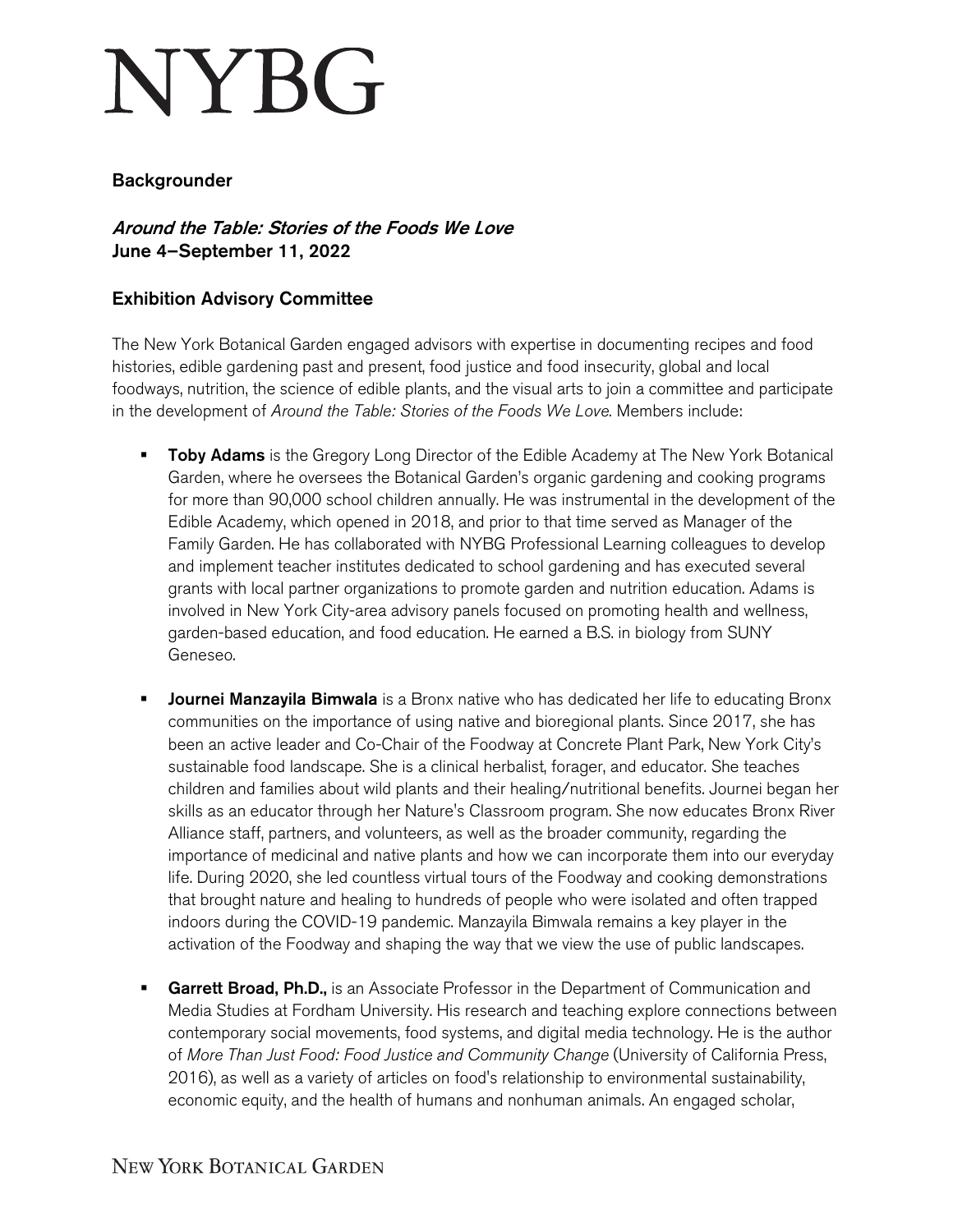Professor Broad writes for both academic and public audiences, and works to develop collaborative research projects with a variety of social change-focused organizations.

- Kate Gardner Burt, Ph.D., R.D., is an assistant professor, DPD Director, and Undergraduate Program Director of the Dietetics, Foods, and Nutrition Program at Lehman College, City University of New York. She teaches courses in cultural humility and foodways and in professional practice. Dr. Burt's research explores how systemic racial bias and the normativity of whiteness impact the dietetics profession and dietary recommendations. Dr. Burt received her B.S. in film and television from Boston University and her M.S. in exercise physiology and nutrition, and R.D. and Ph.D. in food and nutrition policy from Teachers College, Columbia University.
- **Ursula Chanse** is the Director of Bronx Green-Up and Community Horticulture at The New York Botanical Garden. In this role she has provided horticulture education, training, and technical assistance to Bronx residents, community gardeners, urban farmers, local schools, and community organizations, since 2005.
- Winston Chiu is a chef and co-founder of Rethink Food NYC, Inc., a non-profit based in New York City that was founded in 2017 to address hunger by contributing to a sustainable and equitable food system. Rethink collects food excess from restaurants, grocery stores, and corporate kitchens to provide nutritious meals for people living with food insecurity at low or no-cost. During the COVID-19 pandemic, Rethink launched numerous initiatives to provide meals to underprivileged communities and essential workers and keep restaurant workers employed, collaborating with Eleven Madison Park, Fieldtrip, Collective Fare, Little Tong Noodle Shop, Brookfield Properties, and Union Square Hospitality Group. They also partnered with Bronx-based culinary collective Ghetto Gastro to provide meals to residents of the Bronx.
- Von Diaz is a writer, documentary producer, and author of *Coconuts & Collards: Recipes and Stories from Puerto Rico to the Deep South*. Born in Puerto Rico and raised in Atlanta, Ga., she explores the intersections of food, culture, and identity. Her forthcoming narrative cookbook, *Islas: Cuisines of Resilience* (Chronicle 2023) explores ancestral cooking on tropical islands across the globe, and how their cuisines express the profound resilience and creativity of island communities. She has contributed recipes and essays to a number of cookbooks and anthologies, is a frequent contributor to *The New York Times*, as well as *The Washington Post*, NPR, StoryCorps, *Food & Wine*, and *Bon Appétit*, among many others. In addition, she has taught food studies and oral history at Duke University and the University of North Carolina, Chapel Hill, and food writing and audio production workshops at New York University and The New School, among others. She currently sits on the Board of Directors for the Center for Documentary Studies at Duke University, the Advisory Board for the Toni Tipton Martin Foundation, and is a member of the Journalism Committee for the James Beard Foundation.
- **Sheryll Durrant** is an urban farmer, educator, and food justice advocate. She has been the Resident Garden Manager at Kelly Street Garden in the Bronx, New York, since 2016, and is also the Food and Nutrition Coordinator for New Roots Community Farm, which is managed by the International Rescue Committee. Her work has included developing community-based urban agriculture projects, providing expertise and technical assistance for gardens within supportive housing developments, and she currently serves as Board President for Just Food.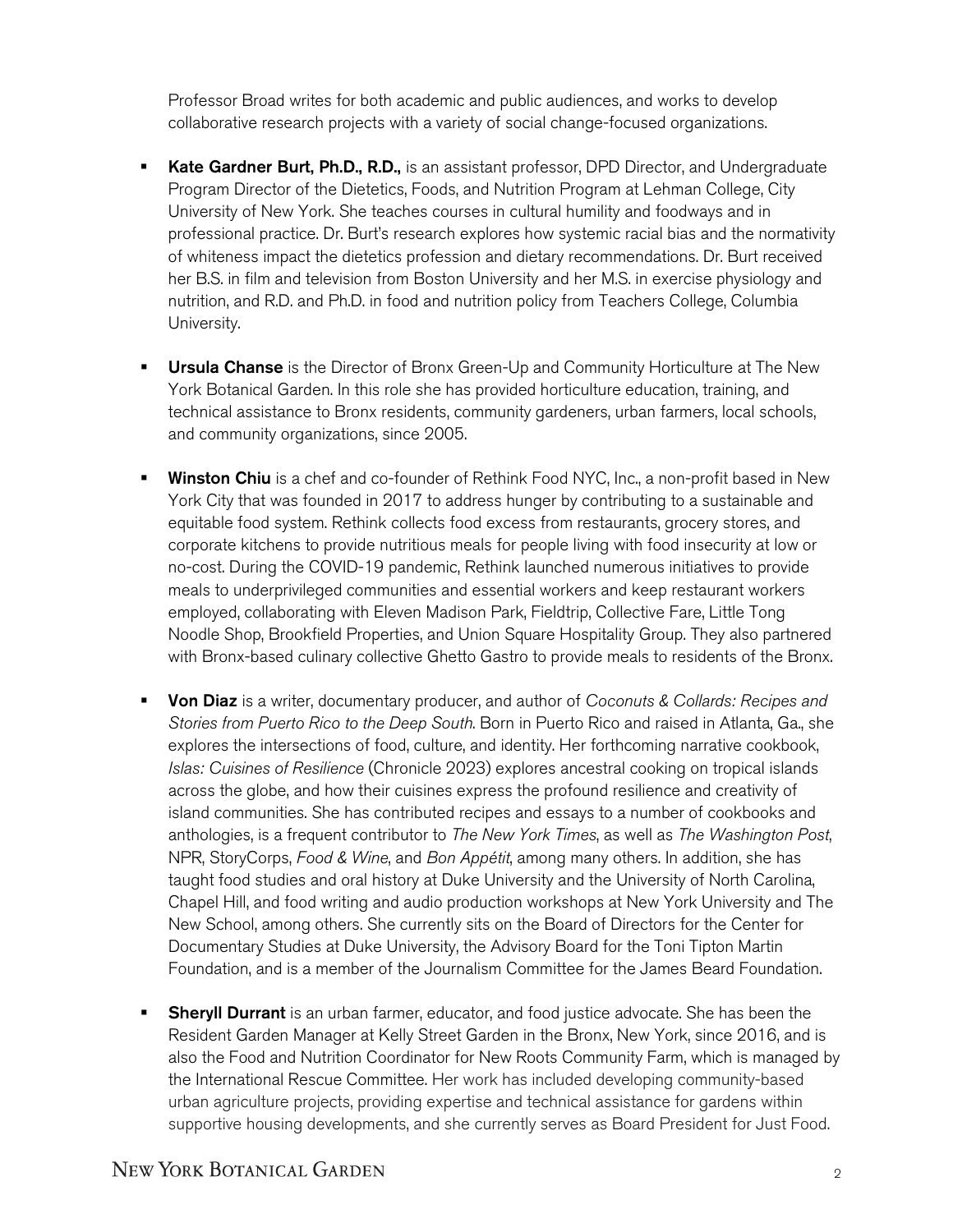Sheryll has led workshops and spoken on issues related to urban agriculture for many key organizations, and was part of the 2019-2020 HEAL School of Political Leadership. As a former Design Trust fellow for the Farming Concrete project, she is now responsible for communications and outreach for the data collection platform that helps urban farmers and gardeners measure their impact. Previously, Durrant spent more than 20 years in corporate and institutional marketing.

- **Jessica B. Harris, Ph.D.,** is celebrated as America's leading scholar on the foods and foodways of the African Diaspora. She has lectured on African American food and culture across the U.S. and abroad, and her work has appeared in numerous publications. Among her awards and accolades are an honorary doctorate from Johnson & Wales University, and the DeMasters Award from the Association of Food Journalists. Dr. Harris was recently inducted into the James Beard Foundation's Hall of Fame was named one of *Time* magazine's *100 Most Influential People of 2021*. *High on the Hog: How African American Cuisine Transformed America*, the popular Netflix series inspired by her most-recent book, has been renewed for a second season.
- **Mohammed Mardah** is the Chairman of the African Advisory Council to the Bronx Borough President and the Co-founder and Executive Director of Africans Help Desk. He is a board member of Bridge Builders, an advocacy organization in the Highbridge area of the Bronx, and a board member of the National Council of Ghanaian Association, an umbrella group of all Ghanaian organizations in the tristate area. Mardah is a community leader who has dedicated himself to advocating for the African community not only in the Bronx, but throughout the city of New York. He represents New York City Comptroller Brad Lander in his ex officio role on The New York Botanical Garden Board of Trustees, and also served in this capacity for former Comptroller Scott Stringer. Mardah graduated Summa Cum Laude from Lehman College with a degree in History and Political Science.
- **Alex McAlvay, Ph.D.,** is the Kate E. Tode Assistant Curator in the Institute of Economic Botany at The New York Botanical Garden. He studies the relationships between humans and their environments, the evolutional and ecological impacts of humans on plants, and the traditional management of plant resources. He is an expert in the study of wild edible plants, *Brassica*, population genomics, cropping systems, crop wild relatives, plant domestication, and ecology, and has conducted field research in Mexico, Canada, and Ethiopia.
- **Lauren Mohn, Ph.D.,** is an ethnobotanist and educator based in Rochester, NY, with a deep interest in agrobiodiversity and its relationship to human wellbeing. Through her research and applied work spanning the Central Andes to the Great Lakes, she learned that the foundation for traditional crop conservation is humans' emotional connection to the natural world. She now uses botany education and outreach to spark these connections, most recently as a Visiting Assistant Professor of Environmental Studies at Swarthmore College and through freelance program development.
- **Dario Mohr** is a New York City-based interdisciplinary artist who creates interactive sanctuary experiences. Born in 1988, Mohr received a BFA from Buffalo State College, a MFA from The City College of New York, and an Advanced Certificate from Queens College. In addition to work created in painting, sculpture, or made digitally, he often includes assembled objects to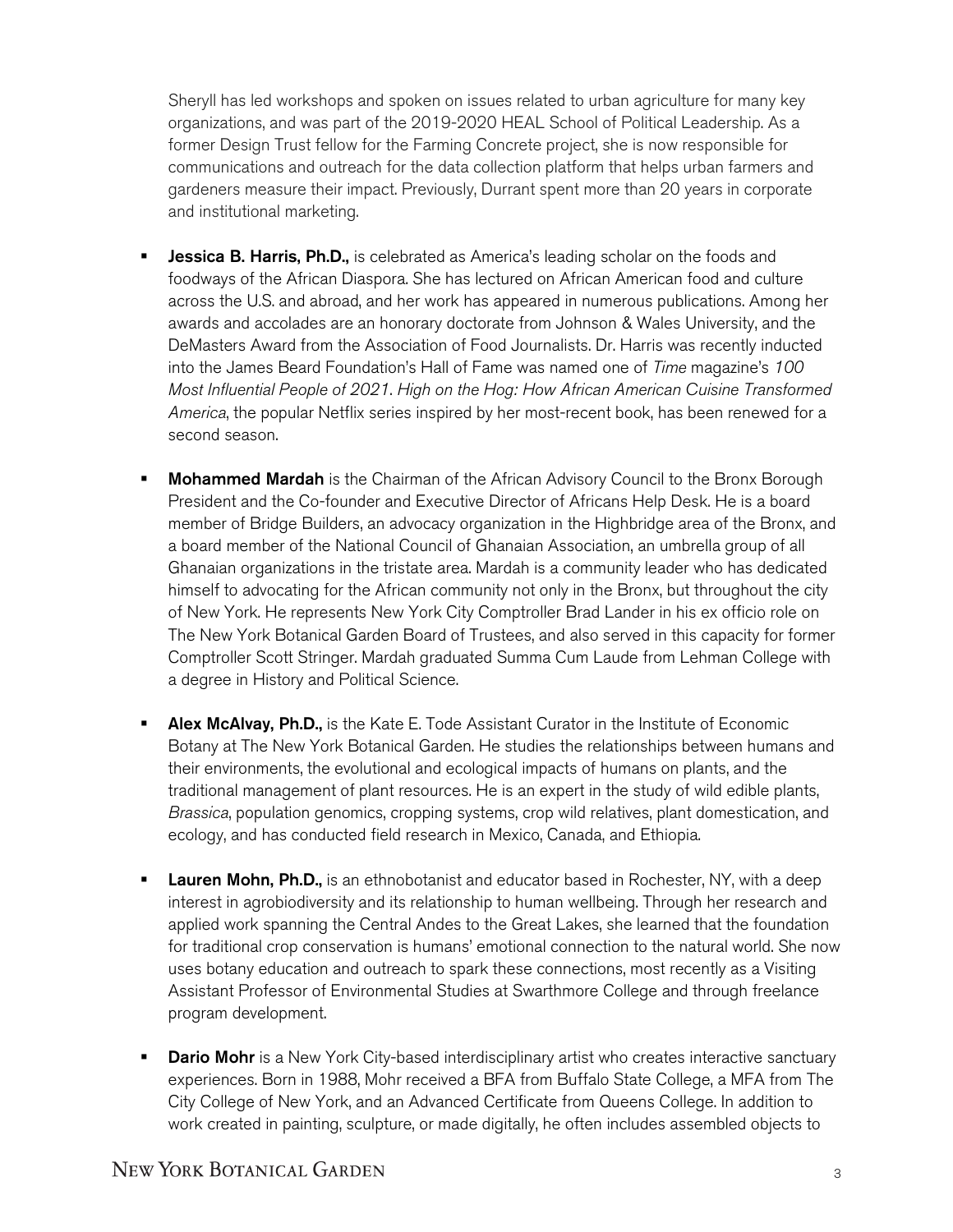build immersive "sacred spaces." In addition to his individual art practice, he is also the Founder and Director of AnkhLave Arts Alliance, Inc., which is a non-profit for the recognition and representation of BIPOC artists in contemporary art.

- Gary Paul Nabhan, Ph.D., is W.K. Kellogg Chair in Southwest Borderlands Food and Water Security at the University of Arizona's College of Social and Behavior Sciences Southwest Center. He is an internationally-celebrated nature writer, agrarian activist, and ethnobiologist who tangibly works on conserving the links between biodiversity and cultural diversity. His work is primarily focused in the plants and cultures of the American Southwest. He is a pioneer in the local food movement and the heirloom seed saving movement, and catalyzed the initiative to have UNESCO designate Tucson, Az., as the first City of Gastronomy in the United States.
- Henry Obispo is a social-entrepreneur, environmentalist, and eco-gastronomer from the Bronx, New York, and the Founder and CEO of Reborn Farms, an equitable, climate-conscious urban farms. Motivated by his sense of social responsibility, Obispo's mission for Reborn Farms is to revolutionize and reconstruct local food systems to serve populations long ignored and disinvested, to bring forth access and a future of food sovereignty. He is also the founder of Born Juice, an ecological plant-based social enterprise, a zero-waste model aiming towards a carbon neutral reality, focused on hyper-local and circularity, for the betterment of the planet and her inhabitants. Through his community engagement, as an activist and food-justicer, Obispo has developed some of the most impactful food justice programs and initiatives in the Bronx. As President of the United Business Cooperative, he is an advocate of immigrant/BIPOC restaurant owners.
- **Lina Puerta, MSEd,** is a Colombian-American artist whose work examining the relationship between nature and the body has been exhibited internationally. In her *Latino Farmworkers in the U.S. Tapestry Series*, Puerta celebrates the Latinx farm laborers who cultivate and tend commercial crops throughout much of the U.S.—making visible the hidden labor and humanity of often unseen essential workers and attempting to counter abuse, negligence, and injustice toward Latinx laborers and nature itself. Puerta's work has been exhibited at the Ford Foundation Gallery, El Museo del Barrio, Wave Hill, and Geary Contemporary in New York City; 21C Museum Hotels in Louisville, Ky., and Bentonville, Ark.; and Pi Artworks in London. She has held artist residencies at the Sugar Hill Children's Museum of Art and Storytelling, Lower East Side Printshop, Smack Mellon Art Studio Program, Wave Hill Winter Workspace, and Socrates Sculpture Park in New York City, and the Joan Mitchell Center in New Orleans.
- Michael Purugganan, Ph.D., is Silver Professor of Biology and the former Dean of Science at New York University (2012–19). He is an affiliated faculty member of the New York University (NYU) Center for Genomics and Systems Biology, NYU Abu Dhabi, and the NYU Institute for the Study of the Ancient World (ISAW). He is a leader in the field of evolutionary and ecological genomics, with a focus on identifying the molecular basis for evolutionary adaptations that occur in nature. His research has lately focused on crop domestication and evolution, working largely on rice and date palms. Dr. Purugganan is the recipient of an Alfred P. Sloan Foundation Young Investigator Award, a Guggenheim Fellowship, is a Kavli Fellow, and in 2005 was elected a Fellow of the American Association for the Advancement of Science. He serves on the editorial boards of the journals Genome Biology and Evolution,